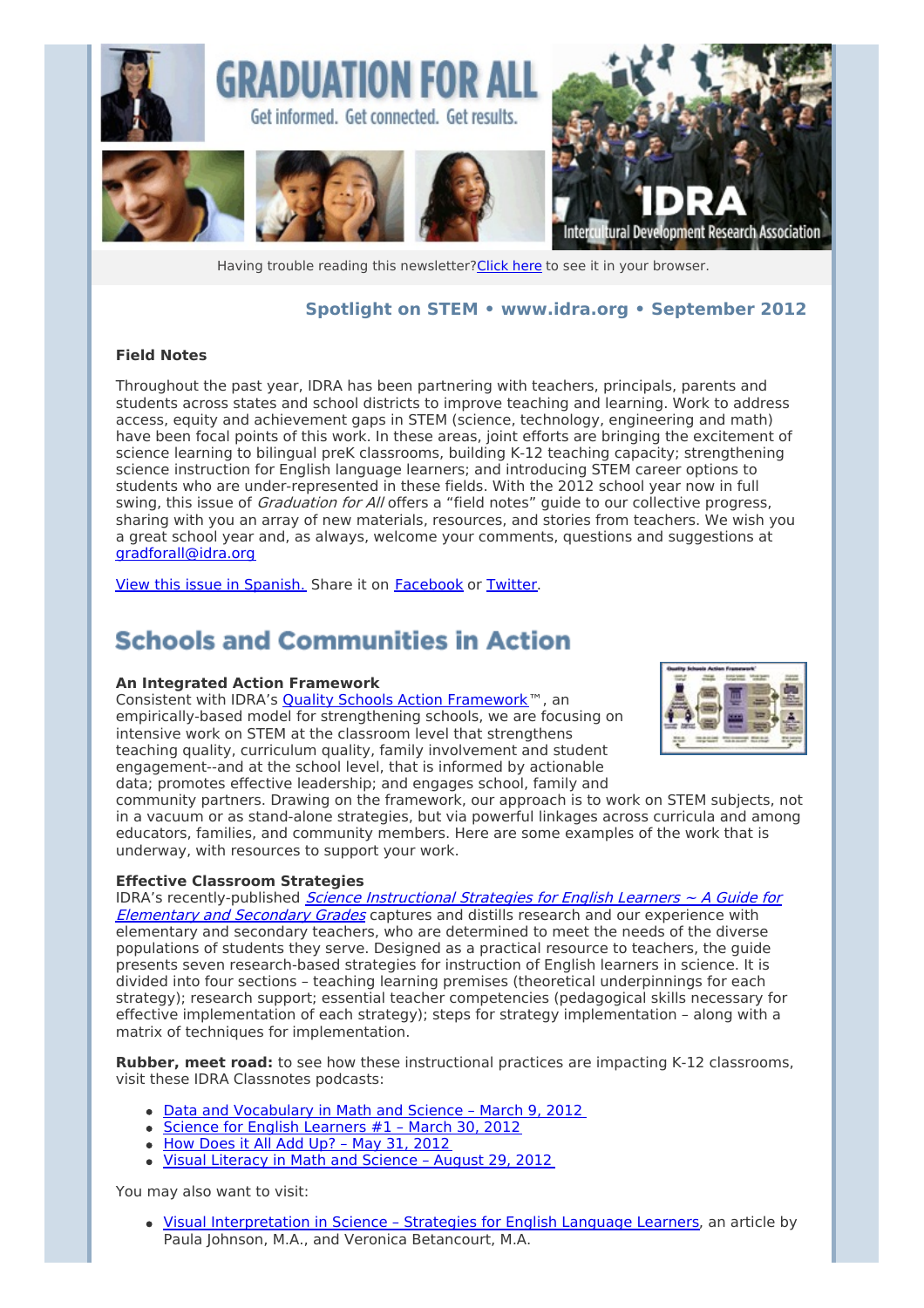Stellar Science Strategy – #1 Building on English Learners Proficiency for Effective Science [Instruction,](http://newsletter.impulsedevelopment.com/t/r-l-ktlund-l-a/) an article by Kristin Grayson, M.Ed.

#### **Creating a STEM-focused School**

Successful K-12 STEM Education, a [recent](http://newsletter.impulsedevelopment.com/t/r-l-ktlund-l-f/) report by the National Research Council examines what schools, districts and policymakers can do to support effective K-12 instruction. It recommends that school districts devote adequate instructional time to science in grades K-5, ensure that STEM curricula are focused on the most important topics in each discipline, are rigorous and articulated as a sequence, enhance the capacity of K-12 teachers, and provide instructional leaders with professional development to create contexts that are conducive to all students' learning. The findings are consonant with IDRA's work with school leaders and teachers, captured in a series of recent articles and resources on creating STEM-focused preK-12 schools. (For example, see: The Need for [Minority](http://newsletter.impulsedevelopment.com/t/r-l-ktlund-l-z/) High Schools with a STEM Focus by Nilka Avilés, Ed.D.) and a four-part Classnotes podcast series featuring conversations with the chemistry, physics, English and career and technology teachers who are inspiring change at their schools.

#### **Teacher Leadership: Creating a STEM Focused School, four-part series hosted by IDRA's Dr. Nilka Avilés:**

- Part 1: Rodolfo Andres Urby is a high school physics teacher and robotics club coach at his high poverty school, who is helping to throw a [spotlight](http://newsletter.impulsedevelopment.com/t/r-l-ktlund-l-v/) on STEM. Creating a STEM Focused School Part 1 – April 13, 2012
- Part 2: Robert Dingenary, a ninth grade English teacher in a low-wealth, high minority school, volunteered to lead a STEM club when no one else wanted to take it on. With strong [administrative](http://newsletter.impulsedevelopment.com/t/r-l-ktlund-l-e/) support, his ninth-graders built a model solar airplane. Creating a STEM Focused School Part 2 – May 14, 2012
- Part 3: Carole Henry is a Pre-AP chemistry teacher on a mission to assure that her students know about STEM careers and have the preparation they need to follow their passion. [Creating](http://newsletter.impulsedevelopment.com/t/r-l-ktlund-l-s/) a STEM Focused School Part 3 – June 15, 2012
- Part 4: David C. Boggio, who directs career and technology education for a low-wealth high minority school district, helped his district set up 12 STEM-related clubs—helping [transform](http://newsletter.impulsedevelopment.com/t/r-l-ktlund-l-g/) his school to a focus on success in STEM. Creating a STEM Focused School Part 4 – August 20, 2012

#### **Opportunity Matters**

Seeking to expand opportunities for under-represented students in STEM in your school? Visit: Diversifying the STEM Pool – Revisiting the Recruitment of [Underrepresented](http://newsletter.impulsedevelopment.com/t/r-l-ktlund-l-w/) Students in STEM Careers by Paula Martin Johnson, M.A.

Through our Transitions to Teaching Projects, funded by the U.S. Department of Education, and in partnership with over 20 K-12 schools and university partners across Texas, IDRA is helping to recruit, prepare, train and place hundreds of skilled, effective, bilingual teachers to work in high need schools across Texas. STEM preparation is a key part of our most recent Teachers for Today and Tomorrow (T3) project, which is uses a "grow your own model" to prepare teachers in bilingual/ESL and STEM subjects. To learn more [about](http://newsletter.impulsedevelopment.com/t/r-l-ktlund-l-yd/) T3.

### **Toolbox**

**Recent IDRA Publications on STEM Teaching and Learning for Your Classroom, Campus or District**

Science [Instructional](http://newsletter.impulsedevelopment.com/t/r-l-ktlund-l-yh/) Strategies for English Learners ~ A Guide for Elementary and Secondary Grades

Helping Your Child [Discover](http://newsletter.impulsedevelopment.com/t/r-l-ktlund-l-yk/) Science

Minority Women in [Science:](http://newsletter.impulsedevelopment.com/t/r-l-ktlund-l-yu/) Forging the Way

Semillitas de [Aprendizaje](http://newsletter.impulsedevelopment.com/t/r-l-ktlund-l-jl/) Preschool Math Books

**Quick fact:** According to NCES, just [three](http://newsletter.impulsedevelopment.com/t/r-l-ktlund-l-jr/) out of five U.S. 12th graders score at or above basic achievement levels in science.

# **Youth Voices**

"When I was in lower grades, it was pretty fun to do activities in science. When I got to sixth